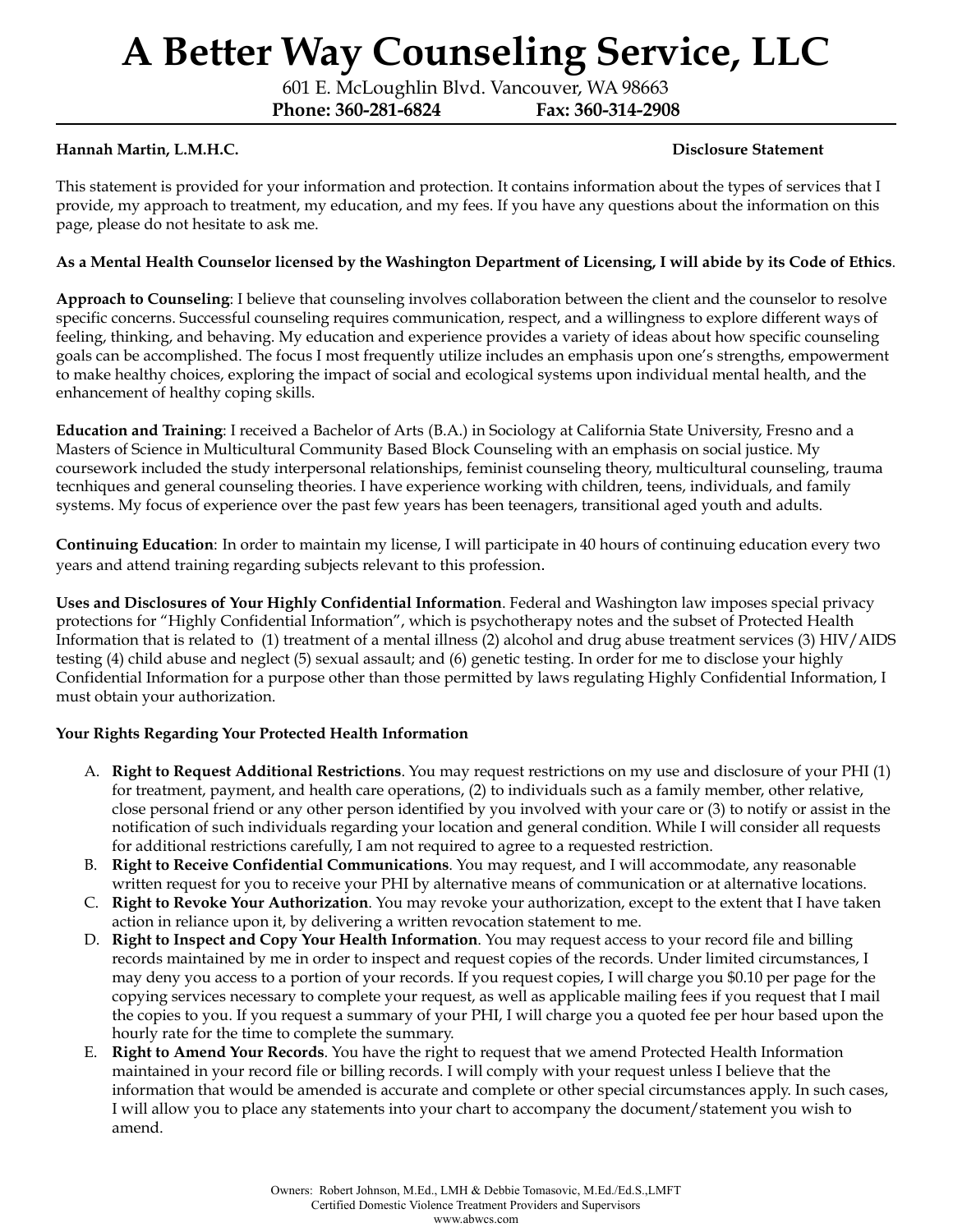601 E. McLoughlin Blvd. Vancouver, WA 98663 **Phone: 360-281-6824 Fax: 360-314-2908**

- F. **Right to Receive An Accounting of Disclosures**. Upon request, you may obtain an accounting of certain disclosures of your PHI made by me during any period of time prior to the date of your request provided such period does not exceed seven years after discharge/termination from service. I will charge you \$0.10 per page for the copying services necessary.
- G. **Right to Receive Paper Copy of this Notice**. Upon request, you may obtain a paper copy of this notice.

### **Permissible Use and Disclosure Without Prior Written Consent:**

- A. *Public Health Activities:* I am legally required to disclose your PHI for the following public health activities: (a) to report health information to public health authorities for the purpose of preventing or controlling disease, injury, or disability; and (b) to report child, elderly and disabled persons' abuse and neglect to the Washington Child Protective Services or other government authorities authorized by law to receive such reports.
- B. *Victims of Abuse, Neglect, or Domestic Violence*: If I reasonably believe a you are a victim of abuse, neglect or domestic violence, I may disclose your PHI to the Washington Child Protective Services, the Washington Department of Human Services or other governmental authority, including a social service or protective services agency, authorized by law to receive reports of such abuse, neglect, or domestic violence.
- C. *Judicial and Administrative Proceedings:* I may disclose your PHI in the course of a judicial or administrative proceeding in response to a legal order or other lawful process.
- D. *Law Enforcement Of icials:* I may disclose your PHI to the police or other law enforcement officials as required or permitted by law or in compliance with a court order or a grand jury or administrative subpoena.
- E. *Decedents:* I may disclose your PHI to a coroner or medical examiner as authorized by law.
- F. *Health or Safety:* I am legally required by law to use or disclose your PHI to prevent or lesson a serious and imminent threat to a person's or the public's health and safety. [164.512(j)].
- G. *Specialized Government Functions:* I may use and disclose your PHI to units of the government with special functions, such as the U.S. military or the U.S. Department of State under certain circumstances.  $[164.512(k)]$
- H. *Workers' Compensation:* I may disclose your PHI as authorized by and to the extent necessary to comply with state law relating to workers' compensation or other similar programs. [164.512(l)]
- I. *As required by law:* I may use and disclose your PHI when required to do so by any other law not already referred to in the preceding categories.

If you are not present, or the opportunity to agree or object to a use or disclosure cannot practicably be provided because of your capacity or an emergency circumstance, I may exercise my professional judgment to determine whether a disclosure is in your best interest. If I disclose information to a family member, other relative, or a close personal friend, I will disclose only information that I believe is directly relevant to the person's involvement with your health care.

It is a professional best practice for counselors to engage in either peer-to-peer or professional oversight supervision activities throughout the course of their career. During my supervision meetings I may discuss cases and treatment for the purposes of improving care and/or professional development. If I make reference to my counseling with you, I will do so in a way that disguises your identity and limits disclosure of your PHI. If such a disguise is impossible or undesirable, I will ask you to sign a waiver. If you do not agree to sign, I will not make identifiable reference to you.

### **Financial Terms and Conditions**

**Individual Counseling Fees:** The hourly fee for counseling sessions is \$195 and \$250 for couples, with a sliding scale offered upon request. Counseling sessions are 45-50 minutes long. A no show or late cancellation (within less than 24 hours of appointment) will require full fee (insurance rate plus your co-pay/coinsurance or full out of pocket fee) payment unless there is a documented medical emergency. The fee can be waived for other emergencies if the counselor deems it okay.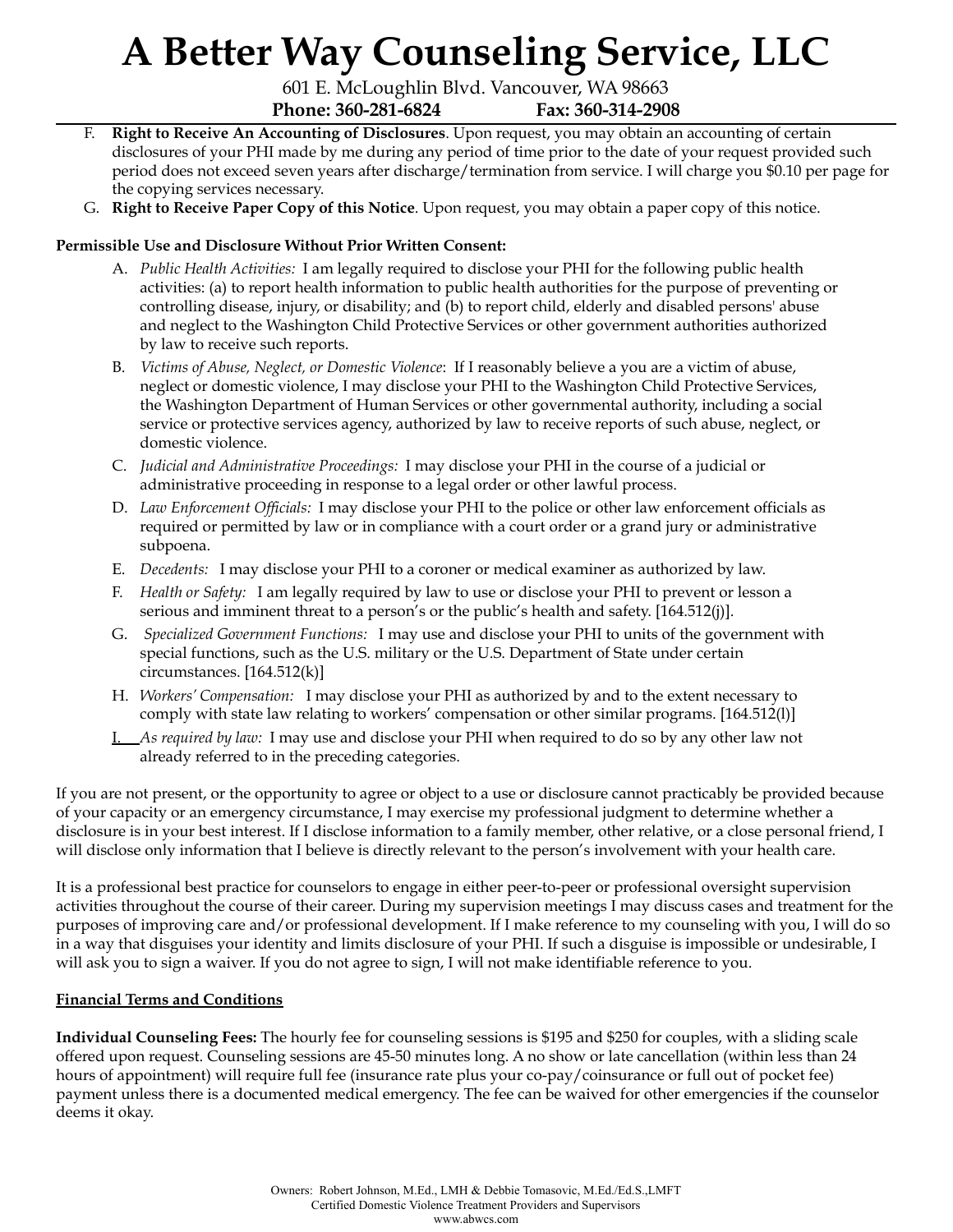601 E. McLoughlin Blvd. Vancouver, WA 98663 **Phone: 360-281-6824 Fax: 360-314-2908**

**Requesting Records:** If you require information from your records, it will be subject to a documentation fee. The clerical fee is \$15. The first 30 pages will be \$0.65 per page; anything above 30 pages will be \$0.50 per page. However, where editing of records by a health care provider is required by statute and is done by the provider personally, the fee may be the usual and customary charge for a basic office visit.

**Court Fees:** If I am legally obligated to testify in court, the subpoenaing party will be responsible for paying my court fees. Those fees are set at the rate of \$200 per hour. This fee will be charged for preparation time (including report or letter writing, filing documents at the court, or returning required calls that pertain to the case), driving time, waiting time, as well as testifying and any attorney fees or costs I incur as a result of the legal action. Please note that additional fees could apply in the event I have to interrupt vacation or personal time in order to appear in court for litigation.

**Default:** Default of the Financial Terms and Conditions of this Agreement occurs when payment is not received within thirty days of when service(s) is provided or when a fee is incurred.

**Event of Default:** In the event of default, we shall have the right to the following remedies, which are intended to be cumulative and in addition to any other remedies provided under applicable law or under this Contract:

- 1. If we incur attorney fees because of a default by Client, Client shall pay all such fees whether or not litigation is filed and all costs related to legal action including without limitation filing fees, court fees, and other service fees.
- 2. Venue for any such action by us shall be in Clark County, Washington.
- 3. If we employ a collection agency to recover delinquent charges, Client agrees to pay all collection agency and other fees, if any, charged to us in addition to other sums payable under this Contract.
- 4. If the collection agency incurs attorney fees because of default by Client, Client shall pay all such fees whether or not litigation is filed and all costs related to legal action including without limitation filing fees, court fees, and service fees.
- 5. Venue for any such action by the collection agency shall be in Clark County, Washington.

#### Collection Costs: In the Event of Default of the Financial Terms and Conditions of this Contract, the undersigned **agrees to pay a 35% collection fee and all reasonable attorney fees:**

#### **Terms of Consent**

**Referrals**: I recognize that not all conditions presented by clients are appropriate for treatment by this counselor. For this reason, you and/or I may believe that a referral is needed. In that case, I will provide some alternatives including programs and/or people who may be available to assist you. A verbal exploration of alternatives to counseling will also be made available upon request. You will be responsible for contacting and evaluating those referrals and/or alternatives. If for some reason I am not able to continue as your counselor at any time I will try to provide referral options and let you know how to obtain your records.

**Consent to Treatment**: By your signature below, you are indicating 1) that you voluntarily agree to receive mental health assessment and mental health care, treatment, or services, and that you authorize me to provide such assessment and care, treatment, or services as I consider necessary and advisable; 2) that you understand and agree that you will participate in the planning of your care, treatment, or services, and that you may at any time stop treatment or services that you receive through me; 3) that you have read and understood this statement and have had ample opportunity to ask questions about, and seek clarification of, anything unclear to you; and 4) that I provided you with a copy of this statement. By my signature, I verify the accuracy of this document and acknowledge my commitment to conform to its specifications.

#### **This Agreement is governed by the laws of the State of Washington.**

### **Washington State Law requires that the following statements be placed in every disclosure statement:**

"Counselors practicing counseling for a fee must be registered or certified with the Department of Health for the protection of the public health and safety. Registration of an individual with the Department does not include recognition of any practice standards, *nor necessarily implies the ef ectiveness of any treatment."*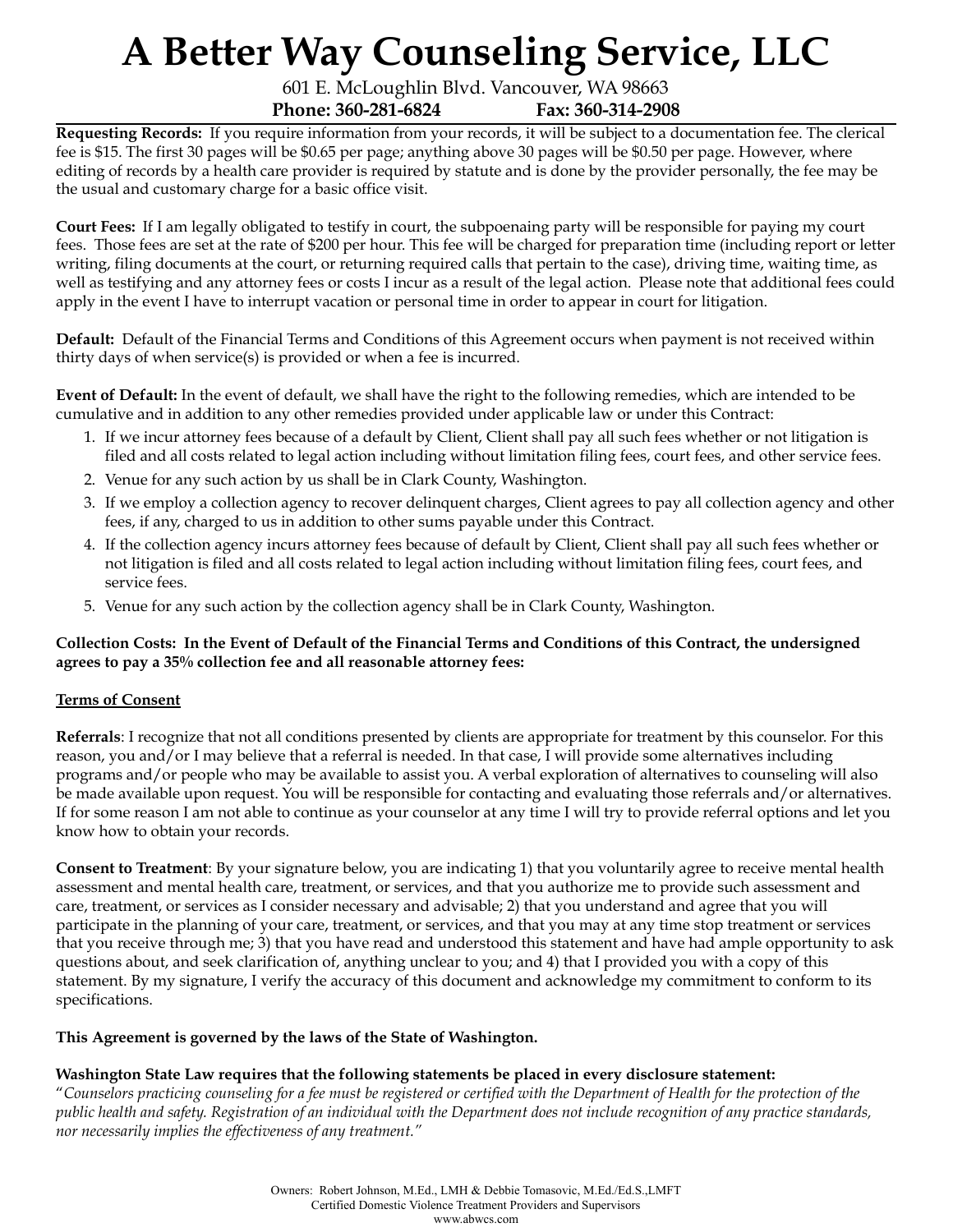601 E. McLoughlin Blvd. Vancouver, WA 98663 **Phone: 360-281-6824 Fax: 360-314-2908**

"The purpose of the Counselor Credentialing Act (Chapter 18.19 RCW) is (A) To provide protection for public health and safety; and (B) To empower the citizens of the State of Washington by providing a complaint process against those counselors who would commit *acts of unprofessional conduct."*

**Severability Clause:** The provisions of this Agreement are separate and divisible, and if any provision hereof should be declared to be void and/or unenforceable, the remaining provisions shall be construed and shall be valid as if the void and/or unenforceable provision was not included in this Agreement.

**Acknowledgment:** I have read and understand the information presented in this disclosure statement, and have been offered a copy of the statement. If the client is a minor, the legal guardian (managing conservator) must sign the statement below.

I require documentation of conservatorship/guardianship. If your conservatorship/guardianship is established by a divorce decree or custody document, you are require to furnish me with a photocopy of the cause page (first page calling out the case), the page specifying conservator(s), and the signature page from the decree or document before clinical services can begin.

### **Email and Text (SMS) Messaging Informed Consent**

If you would like to be communicated with by email or text message, I need to make sure you are aware of the confidentiality and other issues that arise when we communicate this way and to document that you are aware of these terms and agree to them.

I understand that all email messages are sent over the Internet and are not encrypted, are not secure, and may be read by others. I understand that my email communications with my therapist will NOT be encrypted and, therefore, my therapist can NOT guarantee the confidentiality and security of any information we send via e-mail. I understand that SMS messages are even less secure than email, and the same conditions apply. I understand that for this reason my therapist has advised me not to send sensitive information via email or SMS message. This includes information about current or past symptoms, conditions, or treatment, as well as identifying information such as social security numbers or insurance identification information.

By signing below I hereby give permission for my therapist to reply to my messages via email, including any information that my therapist deems appropriate, that would otherwise be considered confidential. I agree that my therapist shall not be liable for any breach of confidentiality that may result from this use of email via the Internet.

I understand that my therapist will limit SMS messages to brief inquiries or responses regarding scheduling. I understand that my therapist may at times email me information about resources that I can use as part of my treatment. I hereby consent to receive such information via email. I understand that e-mail and SMS communication should not be used for urgent or sensitive matters since technical or other factors may prevent a timely answer. I understand that if I use email or SMS to make or request scheduling changes it is my responsibility to confirm that my therapist has received my communication more than 24 hours before the appointment time being changed. If I believe I need a response within 48 hours, I will not use email but will call my therapist. If I do not receive an answer to a routine email or text message within two working days, I understand that I should call my therapist. I understand that all email and SMS communications may be made part of my permanent medical record and would be accessible to anyone given access to those records. I also understand that I may withdraw permission for my therapist to communicate with me via email or SMS by notifying my therapist in writing.

#### **TeleHealth Informed Consent**

I am aware of my options for doing sessions via telehealth or in-person.

If I choose to do sessions via telehealth:

I understand how the video conferencing technology will be used to affect such a session, and will not be the same as a direct/client/therapist visit due to the fact that I will not be in the same room as my health care provider.